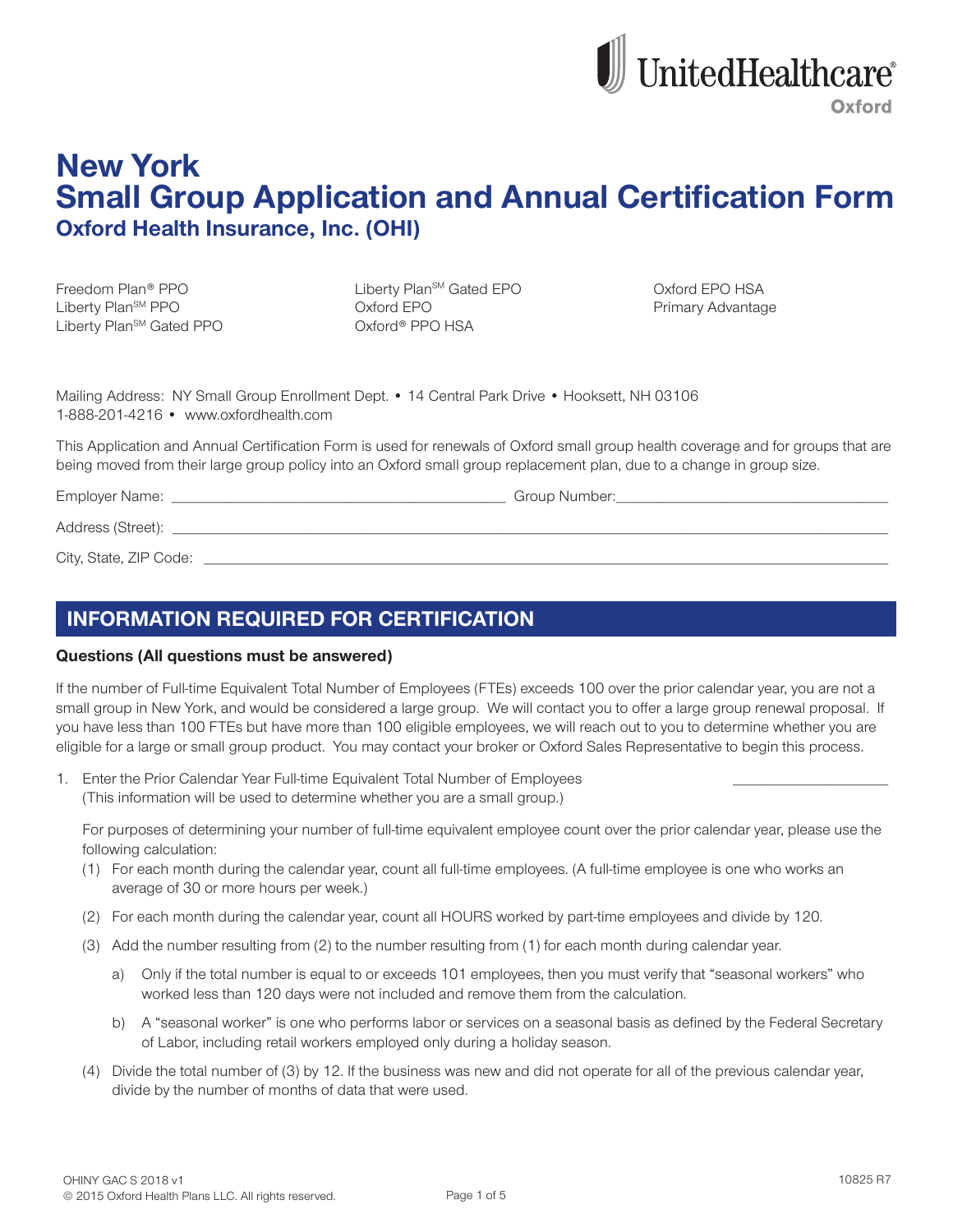2. Enter the Prior Calendar Year Average Total Number of Employees (This question is included for Department of Health and Human Services reporting purposes only and does not determine group size.)

Under Health Care Reform law, the average total number of employees means the average number of employees employed by the company during the preceding calendar year. An employee is any person whose work is controlled and directed by the employer (also known as common law employees). Employees may work full-time, part-time and on a seasonal basis. Individuals do not have to qualify for medical coverage to be considered employees. Although employees generally will receive a W-2, include in your employee count common law employees who may not always get W-2s.

To calculate the annual average, add all the monthly employee totals together then divide by the number of months you were in business last year (usually 12 months). When calculating the average, consider all months of the previous calendar year regardless of whether you had coverage with us, had coverage with a previous carrier or were in business but did not offer coverage. Use the number of employees at the end of the month as the "monthly value" to calculate the year average. If you are a newly formed business, calculate your prior year average using only those months that you were in business. Use whole numbers only (no decimals, fractions or ranges).

3. How many eligible employees does this group have?

Eligible employees: Active permanent employees of the employer and of all subsidiaries or affiliates of a corporate employer who work 20 or more hours per week and are eligible for health benefits through the employer's group health plan. Eligible employees do not include:

- Any person who does not meet the common law employee definition under Department of Labor and Internal Revenue Code rules, or
- Any former employee who is covered through retiree benefits, COBRA, or state continuation.

An employer may elect to offer coverage to a class of eligible employees based on conditions pertaining to employment: geographic situs of employment, earnings, method of compensation, hours, and occupational duties. Employees who work less than 20 hours per week are not eligible employees and may not enroll in any Oxford product. If coverage is limited to specific class(es) of employees, the class(es) must be specified below.

Please list classes of employees eligible for coverage: \_

If the employer does not offer group health coverage to all eligible employees, eligible employees should include (1) the number of eligible employees who work in the state of New York, and (2) if the employer offers Oxford coverage to out-of-state employees, the number of out-of-state eligible employees.

4. Total number of eligible employees being offered Oxford coverage

Of the eligible employees who work 20 or more hours per week, please count all employees who will be offered coverage under this policy.

Groups seeking to purchase insurance, also must meet the minimum participation requirements for coverage, except during the annual open enrollment period from November 15th - December 15th. If minimum participation requirements were not applied on issuance, they will not be applied on renewal. Please review the New York Small Group (1-100) Underwriting Requirements document contained with the renewal materials for details on our minimum participation requirements.

5. If the employer offers retiree coverage, how many eligible retired former employees does the group have? \_

Integration with Medicare benefits: Health benefits covered by Medicare Part A and B are carved out for retired employees aged 65 or over and their dependents aged 65 or over, if the group offers retiree coverage.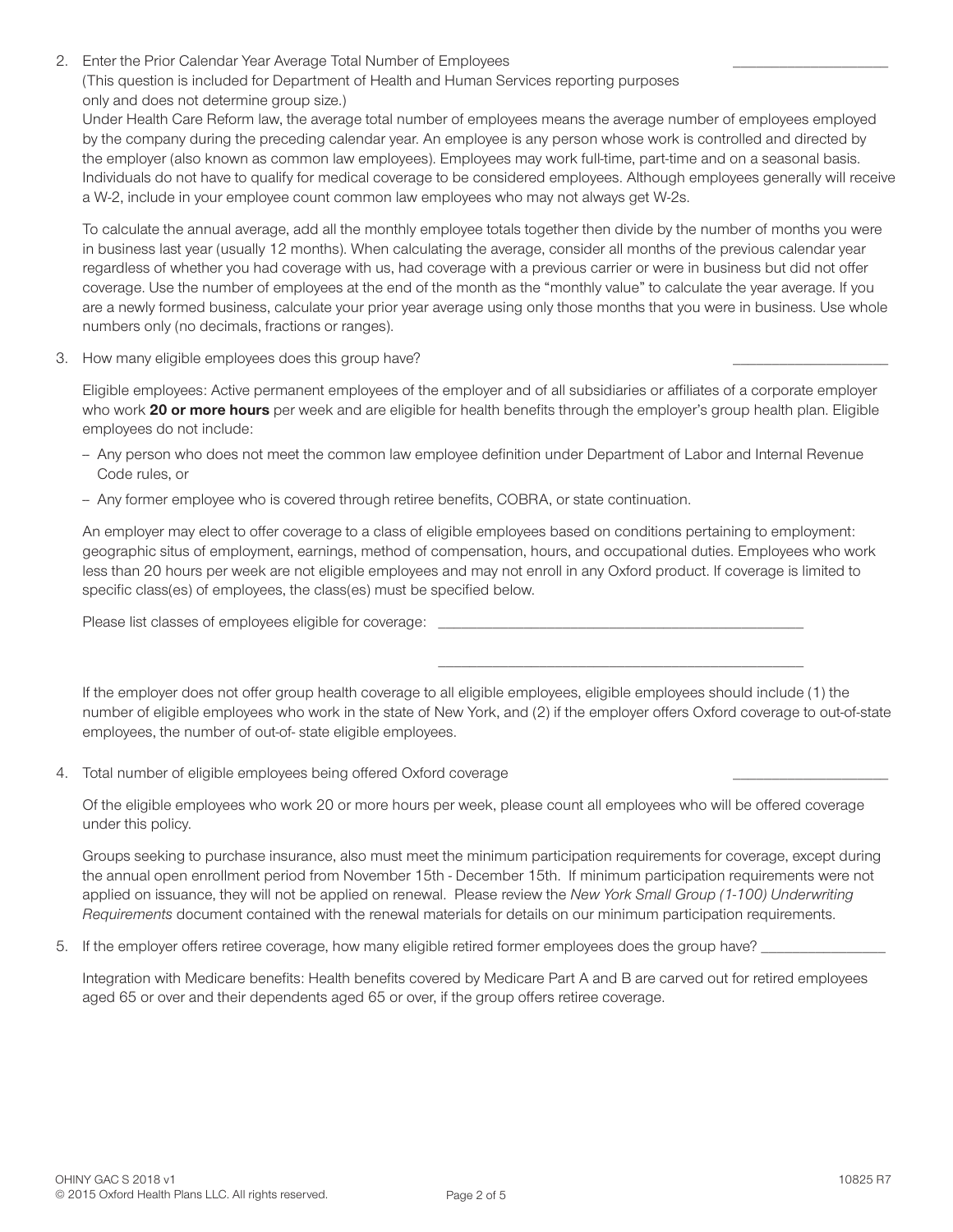| 6. |                                                                                                                                                                                                                                              | Total number of employees and former employees enrolling at renewal:                                                                                                                                                                       |  |                                                                                                                                |            |                                                             |  |
|----|----------------------------------------------------------------------------------------------------------------------------------------------------------------------------------------------------------------------------------------------|--------------------------------------------------------------------------------------------------------------------------------------------------------------------------------------------------------------------------------------------|--|--------------------------------------------------------------------------------------------------------------------------------|------------|-------------------------------------------------------------|--|
|    | Enrolling means the total number of eligible employees, COBRA or state continuation enrollees,<br>and retired employees (if applicable) accepting coverage in any Oxford product.                                                            |                                                                                                                                                                                                                                            |  |                                                                                                                                |            |                                                             |  |
|    | a)                                                                                                                                                                                                                                           |                                                                                                                                                                                                                                            |  |                                                                                                                                |            |                                                             |  |
|    | Of those former employees enrolling at renewal, how many will enroll through COBRA<br>b)<br>or state continuation?                                                                                                                           |                                                                                                                                                                                                                                            |  |                                                                                                                                |            |                                                             |  |
| 7. | Total number of eligible employees waiving coverage for the following reasons:                                                                                                                                                               |                                                                                                                                                                                                                                            |  |                                                                                                                                |            |                                                             |  |
|    | A spouse's health benefit plan<br>a)                                                                                                                                                                                                         |                                                                                                                                                                                                                                            |  |                                                                                                                                |            |                                                             |  |
|    | Medicare<br>b)                                                                                                                                                                                                                               |                                                                                                                                                                                                                                            |  |                                                                                                                                |            |                                                             |  |
|    | C)                                                                                                                                                                                                                                           | Medicaid                                                                                                                                                                                                                                   |  |                                                                                                                                |            | the control of the control of the control of the control of |  |
|    | Veteran's coverage<br>d)                                                                                                                                                                                                                     |                                                                                                                                                                                                                                            |  |                                                                                                                                |            |                                                             |  |
|    | $\Theta$ )                                                                                                                                                                                                                                   | Parental waiver                                                                                                                                                                                                                            |  |                                                                                                                                |            |                                                             |  |
|    | All other waivers (include number of eligible employees enrolling in other employer<br>f)<br>sponsored HMO or insurance coverage)                                                                                                            |                                                                                                                                                                                                                                            |  |                                                                                                                                |            |                                                             |  |
| 8. | Is your group subject to COBRA (20 or more total employees during at least 50 percent of the<br>working days in the previous calendar year)?<br>$\Box$ Yes<br>$\Box$ No                                                                      |                                                                                                                                                                                                                                            |  |                                                                                                                                |            |                                                             |  |
| 9. | Is your group offering other group health insurance coverage?                                                                                                                                                                                |                                                                                                                                                                                                                                            |  |                                                                                                                                | $\Box$ Yes | $\Box$ No                                                   |  |
|    |                                                                                                                                                                                                                                              | If Yes, please list the name of other carrier, type of coverage, effective dates, and the number of employees enrolled.                                                                                                                    |  |                                                                                                                                |            |                                                             |  |
|    |                                                                                                                                                                                                                                              |                                                                                                                                                                                                                                            |  |                                                                                                                                |            |                                                             |  |
|    |                                                                                                                                                                                                                                              |                                                                                                                                                                                                                                            |  |                                                                                                                                |            |                                                             |  |
|    |                                                                                                                                                                                                                                              |                                                                                                                                                                                                                                            |  | 10. Total number on payroll, regardless of eligibility, hours worked, work location, or other coverage:                        |            |                                                             |  |
|    |                                                                                                                                                                                                                                              |                                                                                                                                                                                                                                            |  |                                                                                                                                |            |                                                             |  |
|    |                                                                                                                                                                                                                                              | 11. Subject to ERISA? □ Yes □ No (Most private sector plans are ERISA plans.)<br>If No, please indicate appropriate category:                                                                                                              |  |                                                                                                                                |            |                                                             |  |
|    | $\Box$ Church (Additional information needed)                                                                                                                                                                                                |                                                                                                                                                                                                                                            |  | $\Box$ Federal Government                                                                                                      |            |                                                             |  |
|    | $\Box$ Indian Tribe - Commercial Business                                                                                                                                                                                                    |                                                                                                                                                                                                                                            |  | □ Non-Federal Government (State, Local or Tribal Gov.)                                                                         |            |                                                             |  |
|    | □ Foreign Government/Foreign Embassy<br>$\Box$ Non-ERISA Other $\_$                                                                                                                                                                          |                                                                                                                                                                                                                                            |  |                                                                                                                                |            |                                                             |  |
|    |                                                                                                                                                                                                                                              |                                                                                                                                                                                                                                            |  | 12. Does your group sponsor a plan that covers employees of more than one employer? $\Box$ Yes $\Box$ No                       |            |                                                             |  |
|    | If you answered Yes, then indicate which of the following most closely describes your plan:<br>□ Professional Employer Organization (PEO)                                                                                                    |                                                                                                                                                                                                                                            |  |                                                                                                                                |            |                                                             |  |
|    |                                                                                                                                                                                                                                              | □ Multiple Employer Welfare Arrangement (MEWA)                                                                                                                                                                                             |  | $\Box$ Governmental<br>$\Box$ Church                                                                                           |            |                                                             |  |
|    | □ Taft Hartley Union                                                                                                                                                                                                                         |                                                                                                                                                                                                                                            |  | □ Employer Association                                                                                                         |            |                                                             |  |
|    |                                                                                                                                                                                                                                              | co-employer with your client(s) or client-site employee(s)? $\Box$ Yes $\Box$ No                                                                                                                                                           |  | 13. Is your group a Professional Employer Organization (PEO) or Employee Leasing Company (ELC), or other such entity that is a |            |                                                             |  |
|    | 14 Do you currently utilize the services of a Professional Employer Organization (PEO) or Employee Leasing Company (ELC), Staff<br>Leasing Company, HR Outsourcing Organization (HRO), or Administrative Services Organization (ASO)? Yes No |                                                                                                                                                                                                                                            |  |                                                                                                                                |            |                                                             |  |
|    |                                                                                                                                                                                                                                              | 15. Do you have common ownership with any other businesses? □ Yes □ No<br>If you own multiple companies, or a parent-subsidiary relationship exists between your company and another, this may<br>indicate common ownership of businesses. |  |                                                                                                                                |            |                                                             |  |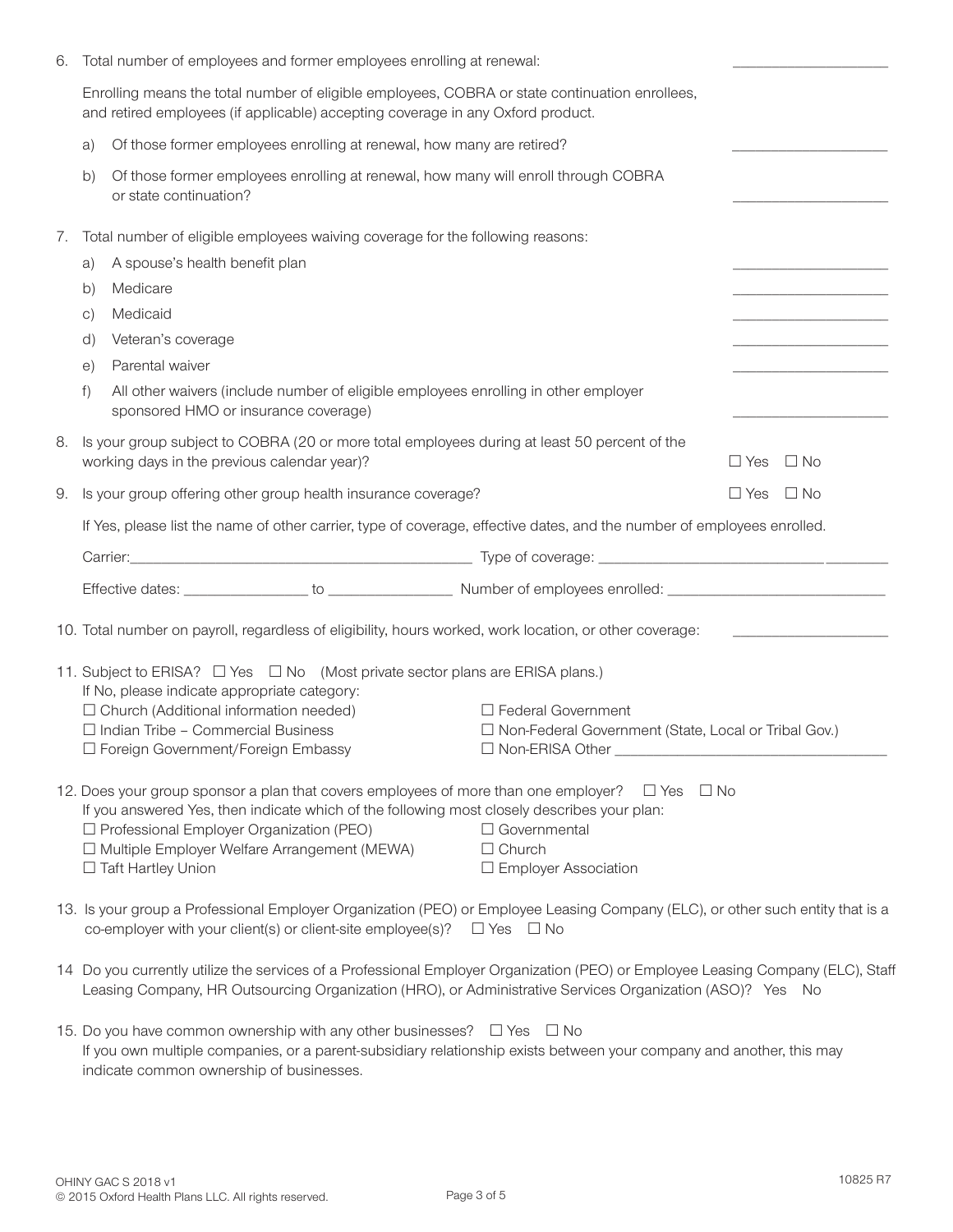16. UnitedHealthcare's Leave of Absence (LOA) Policy; Eligibility for Medical Coverage

If the employee is on an employer approved leave of absence and the employer continues to pay required medical premiums, the coverage will remain in force for: (1) No longer than 13 consecutive weeks for non-medical leaves (i.e. temporarily laidoff). (2) No longer than 26 consecutive weeks for a medical leave. Coverage may be extended for a longer period of time, if required by local, state or federal rules.

If the employee's medical coverage terminates under this LOA policy, the employee may exercise the rights under any applicable Continuation of Medical Coverage provision or the Conversion of Medical Benefits provision described in the Certificate of Coverage.

#### Do you continue medical coverage during a leave of absence (not including state continuation or COBRA coverage)?

Yes, we continue medical coverage during an approved leave of absence for full time\* employees (as defined above).

\_\_ No, we do not offer medical coverage during a leave of absence.

#### The Employer's decision to refuse to offer coverage cannot be based upon health status related factors.

# **Required Tax Documents**

You must submit documents to confirm that your group meets participation requirements (does not apply to HMO and POS products) and is eligible for Small Group coverage. Please review the New York Small Group (1-100) Underwriting Requirements document contained with the renewal materials for details.

Examples of acceptable documents include a Quarterly Combined Withholding, Wage Reporting and Unemployment Insurance Return Form (NYS-45), Form 11-20S and K1 Schedule C. If you filed a consolidated tax return as an affiliated group, please provide your most recent IRS Form 851. See enclosed Instruction Sheet for details.

# **Applicant Agreement and Certification**

I, the undersigned, on behalf of the above named company (the "Applicant") am submitting this Form in connection with the Applicant's renewal or application for a small group health plan and understand that the information provided will be used to determine eligibility for small group coverage, premium rates and other purposes. I confirm that all information gathered herein is accurately represented and complete, and that the Applicant is not aware of any information that was not disclosed. The Applicant understands that if information is not complete or is not provided in a timely manner, then health benefits coverage may not be offered or renewed and the Applicant may be required to reapply for coverage.

This Certification Form is an Application (groups moving from a large group policy to a small group policy) or amendment to the Small Group Application for coverage and will become part of the Group Policy and Group Enrollment Agreement issued by the Oxford entity underwriting your coverage. If I submit or update this information electronically through Oxford's Idea Management System<sup>SM</sup> (IDEA), the Applicant agrees that this Certification and any other documents or notices related to this renewal will be provided electronically through the electronic IDEA system. (The Applicant's renewal submission on this Form is referred to as the "Renewal Application".)

The Applicant understands that this Renewal Application and the premium rates are subject to approval, in writing, by Oxford, and may change due to differences in actual versus proposed enrollment, selection of benefits, changes in census data or underwriting criteria, or any other changes in underwriting as determined by Oxford. Oxford reserves the right to modify rates in the event a plan design must be modified as a result of any change, modification or clarification in law. Oxford also retains the right to correct typographical errors or discrepancies prior to the effective date of coverage, and take other actions (for example, due to a misrepresentation of a materials fact) as permitted by applicable state law.

The Applicant understands that these products are only available to cover the Applicant's eligible employees and dependents. The Applicant confirms that no more than 100 full-time equivalent employees and at least 1 full-time equivalent employee are employed.

The Applicant understands that the group's Renewal Application may be chosen for an audit to confirm the information provided. Audits may be conducted before or after renewal. If documents reviewed or submitted during an audit show that the information provided on an application was false or that the group does not meet underwriting requirements, the group will not be renewed (audit completed prior to renewal) or will be terminated (audit completed post renewal).